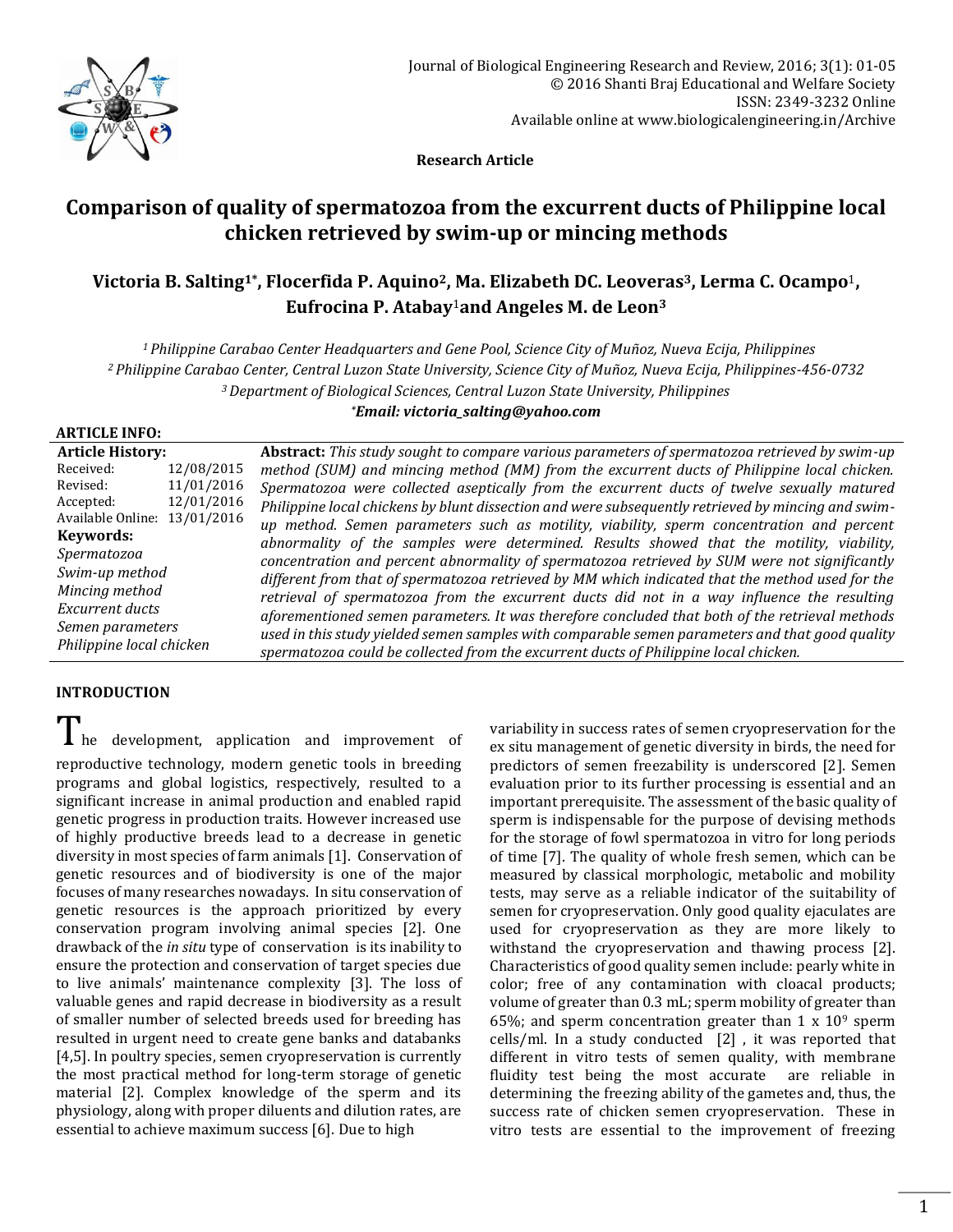methods and for optimizing the management of frozen semen [2,8].

Dorso-abdominal massage is the most frequently used method of semen collection in birds [9]. However, urine contamination, a common and lethal acidifier of fresh semen ejaculates in wild raptors which results in reduced sperm viability and motility, is a problem that may be encountered in this method. This could be circumvented by the immediate and gentle seminal washing [10]. Other contaminants include feces and blood, which tend to reduce or worse, infect the collected semen. Furthermore, collection via abdominal massage requires a trained technician to avoid semen contamination. Post-mortem epididymal sperm retrieval is one way to overcome the problems encountered in collection by abdominal massage and studies on the evaluation of spermatozoa retrieved from the excurrent ducts of Philippine roosters have yet to be done. The present study is aimed to compare various parameters of spermatozoa collected from the excurrent ducts of Philippine local rooster retrieved by swim-up and mincing methods.

## **MATERIALS AND METHODS**

#### **Sample collection**

Twelve sexually matured roosters were used for the collection of excurrent ducts which were done as aseptically as possible by blunt dissection. The semen samples were retrieved using the swim-up and mincing methods. The procedure was carried out with the help of a licensed veterinarian.

#### **Swim-up method**

Following the method [11], microcentrifuge tubes with PBS were just left to stand for 10-15 minutes. The upper liquid portion was transferred to another conical tube. Microscopic evaluation was conducted to assess the following parameters from the retrieved spermatozoa: concentration, gross motility, individual motility, viability and percent abnormality.

# **Mincing method**

The excurrent ducts were placed in microcentrifuge tubes containing 400µl of PBS and were minced using sterile surgical scissors and were left to stand for 10-15 minutes. The upper liquid portion was transferred to another microcentrifuge tube. Microscopic evaluation was conducted to assess the following parameters of the retrieved spermatozoa: concentration, gross motility, individual motility, viability and percent abnormality.

# **Microscopic evaluation**

#### **Motility**

A drop of semen  $(10 \mu L)$  was placed on a clean, pre-warmed (41°C) microscope slide using a micropipette. A clean cover slip was placed gently to avoid air bubble formation. Sperm motility was demonstrated by the progressive wavy movement of sperm cells [12]. The scoring system [13] was used for the evaluation of the movement of sperm to rate the sperm motility.

#### **Sperm viability**

Ten microliters of semen sample was mixed with 20ul of eosin-nigrosin solution and a smear was prepared. Sperm viability was done counting at least 200 sperms from the smeared semen sample on the glass slide representing the live and the dead sperms [13]. The dead sperms absorb the stain and appear pink/purple and the sperms that do not absorb the stain are the live sperms.

The number of live sperms was counted and the percentage of live sperms was computed using the formula:

$$
Viability (%) = \frac{live\ spermatozoa}{total\ spermatozoa\ counted} x 100
$$

#### **Sperm abnormality**

In the examination of sperm morphology, 10 µL sperm sample was mixed with 20 µL eosin-nigrosin solution and smear was prepared. The samples were evaluated using bright field microscopy. The shape of the head, neck or mid piece and the tail were examined. Sperm cells with abnormal morphology were counted and were expressed as mean percentage of sperm head, neck or tail abnormality. At least 200 spermatozoa were counted in different microscopic fields [13]. The percentage of abnormal spermatozoa was computed using the formula:

$$
Percent\;abnormal\;y = \frac{abnormal\;sperm}{total\;number\;of\;sperm\;observed} \times 100
$$

#### **Sperm concentration**

Five microliters of the sample was added to 995 µL of 3% NaCl solution in microcentrifuge tube. Ten microliters of the mixture were then dispensed to each of the chambers of the haemocytometer. The number of spermatozoa in five large squares from the middle square of each chamber was counted. The head of the spermatozoa was considered as the reference in counting. As some spermatozoa transcended the lines at the edge of the squares, only spermatozoa on the top right lines were included in the count. The average of the spermatozoa from the two counting chambers was calculated. The concentration of spermatozoa per milliliter of semen was computed by multiplying the average spermatozoa by 10<sup>7</sup> [12].

#### **Statistical analysis**

The results obtained were expressed as mean ± SEM and were analyzed using t-test for two independent samples to determine the differences in semen quality using the statistical software IBM® SPSS Statistics version 21. P values ≤ 0.05 were considered significant.

#### **RESULTS AND DISCUSSIONS**

The study on the comparison of quality of spermatozoa retrieved from the excurrent ducts of Philippines local chicken retrieved by swim-up and mincing methods was conducted to evaluate and characterize spermatozoa from the ducts initiating from the epididymis to the ductus deferens, collectively referred to as the excurrent ducts. Two methods, the mincing and swim-up methods, were used to retrieve the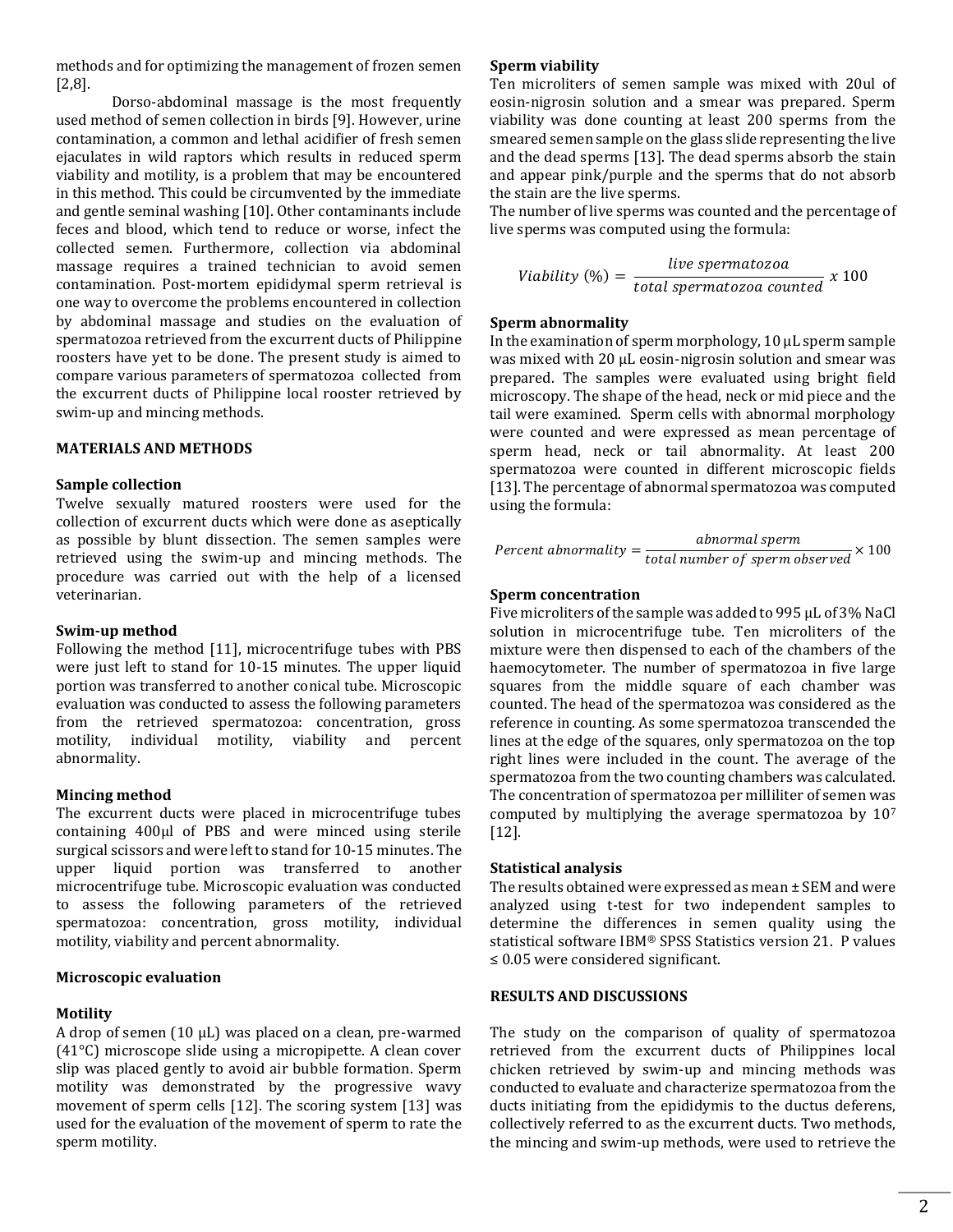spermatozoa from the isolated excurrent ducts. Parameters such as motility, viability, concentration, and abnormality were determined to assess which of the two retrieval methods could be utilized to collect good quality spermatozoa which are paramount in the development of methods of poultry spermatozoa cryopreservation. Table 1 presents the comparison of motility, viability, concentration and percent abnormality observed in the samples retrieved using swimup method (SUM) and mincing method (MM).

# **Sperm Concentration**

The table shows that the concentrations of sperm (billion cells per mL) retrieved by swim-up and mincing methods were found to be  $2.08 \pm 1.1$  and  $1.93 \pm 1.17$ , respectively. T-test found no significant difference between the concentrations of samples retrieved using swim-up and mincing methods. Normal sperm concentration varies both within and between individuals even in the same species [14], but it is estimated [15] to be normally between of 1.7 to 3.5 billion sperm cells per milliliter for chicken, and the results in this study confirmed to the mentioned figures.

The concentration of samples retrieved from the excurrent ducts, regardless of the retrieval method used, were found to be within the considered normal range in ejaculated samples. Results implied that concentrations of spermatozoa obtained from the excurrent ducts were comparable with the concentrations of spermatozoa in samples obtained via dorso-abdominal massage method.

#### **Sperm Motility**

Table 1 presents the motility of spermatozoa retrieved using SUM and MM. As shown on the table, the motility of samples retrieved using SUM was  $65.5 \pm 4.97\%$  and  $65 \pm 4.71\%$  for MM-retrieved samples. T-test revealed no significant difference between the motility of the SUM-retrieved and MMretrieved spermatozoa indicating that the retrieval method did not significantly affect or improve the resulting percentage of motile and progressive spermatozoa in the sample collected. Higher sperm motility has been observed in fresh ejaculated semen of cocks (66.67  $\pm$  6.67% to 86.5 $\pm$ 0.78%) as reported in earlier studies [16, 17, 18, 19, 20, 21].

Table 1. Comparison of various parameters of spermatozoa retrieved via swim-up and mincing techniques

| Retrieval  | <b>Semen Parameters</b> |                    |                                     |                          |  |
|------------|-------------------------|--------------------|-------------------------------------|--------------------------|--|
| Method     | Concentration<br>(x 109 | Motility<br>'%)    | <b>Viability</b><br><sup>0%</sup> ) | <b>Abnormality</b><br>%) |  |
| <b>SUM</b> | $2.08 \pm 1.1$          | $65.5 \pm$<br>4.97 | $85.65 \pm$<br>7.88                 | $2.49 \pm 1.83$          |  |
| ΜМ         | $1.93 \pm 1.17$         | $65+$<br>4 71      | $84.20 \pm$<br>8 79                 | $4.11 \pm 3.50$          |  |

Values were expressed as mean ± SD. Results were analyzed using t-test for two independent samples.

In a study conducted [22], a gradual increase in sperm motility was observed from the spermatozoa retrieved from different regions of the excurrent ducts beginning from the epididymal region to the distal part of the ductus deferens that corresponds to the degree of sperm maturation. The increasing capacity for motility was attributed to the acquisition of power of movement by the sperm as it passed through the excurrent ducts. Also, it was indicated that the motility of spermatozoa obtained from the distal ductus deferens was comparable to that of ejaculated spermatozoa. The relatively lower percent motility observed from the samples obtained from the excurrent ducts could therefore be explained by the presence of immature spermatozoa from proximal region of the duct that were mixed with the mature and highly motile spermatozoa of the distal part thereby affecting the mass motility.

#### **Sperm Viability**

Percentage of live spermatozoa in the sample retrieved by SUM was found to be  $85.65 \pm 7.88\%$  whereas for MMretrieved spermatozoa, viability was 84.20 ± 8.79. Statistical analysis showed no significant difference between the viability of the SUM- and MM-retrieved spermatozoa. Results indicated that the retrieval method had no effect on the resulting percentage of viable sperm in the sample.

The percentage of viable spermatozoa from fresh ejaculated samples of various breeds or strains observed in earlier studies ranged from 80.3 ± 0.9% to 89.63 ± 1.32% [18, 19, 20]. The viability of samples obtained in this study was comparable to the results of these earlier studies. In domestic fowl, the spermatozoa undergo maturation and become fully fertile in the ductus deferens. It is also in the ductus deferens where spermatozoa produced by the testes are stored until the rooster mates. It was therefore expected that the percentage of live spermatozoa in the excurrent ducts would resemble that of ejaculated samples.

#### **Sperm Abnormality**

Almost always, some spermatozoa from an ejaculate exhibit various forms of deviation from the normal morphology that, when present in great proportion, may adversely affect fertility [23]. Figure 1 showed some of the abnormalities observed in the samples isolated from the excurrent ducts, which included coiled head, bent head, no tail, coiled tail, and bent midpiece.

As presented in Table 1, the percentage of morphologically abnormal spermatozoa in samples retrieved by SUM was found to be  $2.49 \pm 1.83\%$  while  $4.11 \pm 3.50\%$ abnormality was observed in MM-retrieved samples. No significant difference was found between the percentages of abnormality of spermatozoa retrieved using SUM and MM. Table 2 shows the percentages of abnormality in the head, midpiece and tail region of obtained samples. No region in particular showed a greater percentage of defects.

The percentages of abnormal spermatozoa observed from both of the samples retrieved from the excurrent ducts were lower than those observed from ejaculated spermatozoa of various strains in studies conducted [16, 18,19, 20, 21] which ranged from  $4.52 \pm 10\%$  to  $23.33 \pm 6.67\%$ .

Percent normal spermatozoa had been identified [2] as one of the most reliable indicators of suitability of samples for cryopreservation. Samples retrieved from the excurrent ducts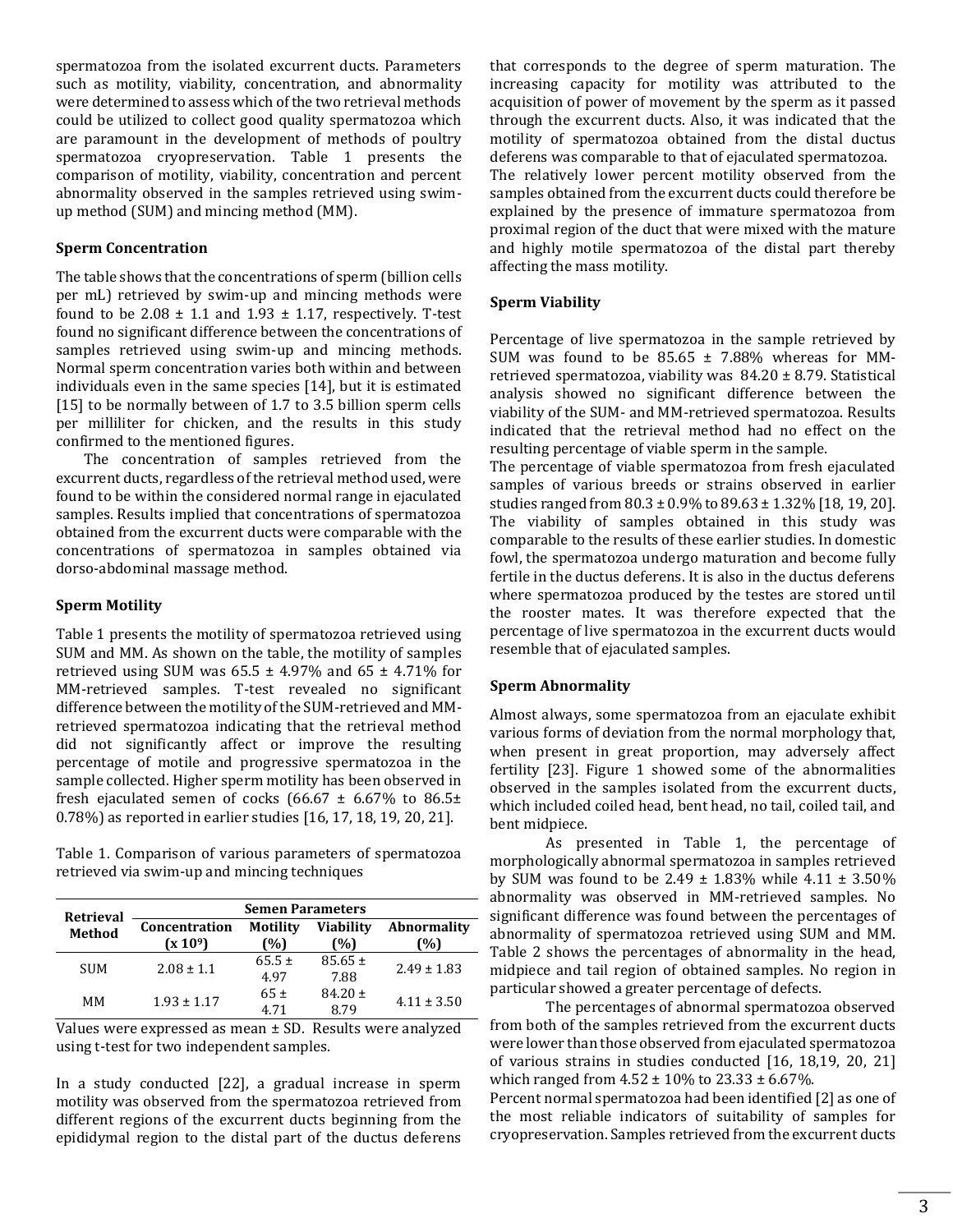had a relatively lower percentage of abnormal spermatozoa as compared to fresh ejaculated samples of other breeds or strains. Although this may be attributed to the genetic or intrinsic factors of Philippine local chicken, unfortunately, literatures regarding characterization of semen ejaculates of local breeds or strains are lacking.

The results of the study proved that good quality semen samples could be collected from the excurrent ducts of chicken with parameters that were comparable to ejaculated sperm of some strains. Samples retrieved from the excurrent ducts could be considered as better source for future rooster semen studies regarding the development of methods of chicken sperm cryopreservation and, eventually, in cryopreservation per se of valuable genetic resources.

Table 2. Comparison of total morphological defect rates of head, midpiece and tail of spermatozoa retrieved by swim-up and mincing methods

|                            | Sperm abnormalities |                        |                 |  |
|----------------------------|---------------------|------------------------|-----------------|--|
| <b>Retrieval</b><br>Method | Head $(\%)$         | <b>Midpiece</b><br>(%) | Tail $(\%)$     |  |
| <b>SUM</b>                 | $1.14 + 1.24$       | $0.33 \pm 0.46$        | $1.02 \pm 0.89$ |  |
| MМ                         | $1.63 \pm 2.13$     | $0.62 \pm 0.56$        | $1.86 \pm 2.43$ |  |

Values were expressed as mean± SD. Results were analysed using one-way ANOVA.



**Figure 1. Photomicrography of normal and abnormal morphology of cock spermatozoa under HPO. (A) morphologically normal, (B) coiled head, (C) bent head, (D) no tail, (E) coiled tail, (F) bent midpiece.**

 $(F)$ 

 $(E)$ 

#### **CONCLUSIONS AND RECOMMENDATIONS**

In this study, the isolation of spermatozoa from the excurrent ducts of Philippine local chicken was made possible and also the difference between the quality of spermatozoa retrieved by mincing and swim-up methods was studied. The study clearly proved that good quality spermatozoa could be collected from the excurrent ducts of chicken. Many studies, however, have shown that various factors, which include species, age, weight and others, play significant roles in the differences in semen parameters. As such, a similar study that is species-specific or strain-specific for Philippine local chickens is recommended. Moreover, other in vitro tests and subsequent correlation with cryosurvivability are suggested.

# **ACKNOWLEDGMENTS**

The main author is indebted to the Reproductive Biotechnology Unit staff for their support during the conduct of her study. Thanks are also due to those who helped her in the purchase of roosters for the data collection.

# **COMPETING INTEREST**

The authors have declared that no competing interests exist.

# **REFERENCES**

- 1. Woelders H, Zuidberg CA and Hiemstra SJ. Animal Genetic Resources Conservation in the Netherlands and Europe: Poultry Perspective. Poultry Science 2006, 85: 216-222.
- 2. Blesbois E. Current status in avian semen cryopreservation. World's Poultry Science Journal, 2007, 63, 213-222. doi: 0.1017/S0043933907001419.
- 3. Sarabia AS and Cruz LC. Cryobanking of animal genetic resources: The Philippine experience. Retrieved from www.angrin.tlri.gov.tw. 2008.
- 4. Roushdy K, El-Sherbieny MA, Abd El-Gany FA and El-Sayed MA. Semen cryopreservation for two local chicken Strains as a tool for conservation of Egyptian Local genetic resources. Egyptian Poultry Science Journal 2014, 34:607-618.
- 5. Tisdell C. Socioeconomic causes of loss of animal genetic biodiversity: analysis and assessment. Ecol Econ 2003, 45: 365–376.
- 6. Purdy, P. H. "A review on goat sperm cryopreservation." *Small Ruminant Research*, 2006, 63(3), 215-225.
- 7. Łukaszewicz E, Jerysz A, Partyka A and Siudzinska A. Efficacy of evaluation of rooster sperm morphology using different staining methods. Research in Veterinary Science 2008. doi:10.1016/j.rvsc.2008.03.010.
- 8. Gerzilov V. Influence of various cryoprotectants on the sperm mobility of Muscovy semen before and after cryopreservation. Agricultural Science and Technology 2010, 2(2):57-60.
- 9. Chelmonska B, Jerysz A, Lukaszewicz E, Kowalczyk A and Malecki I. Semen collection from Japanese quail (*Coturnix japonica*) using a teaser female.